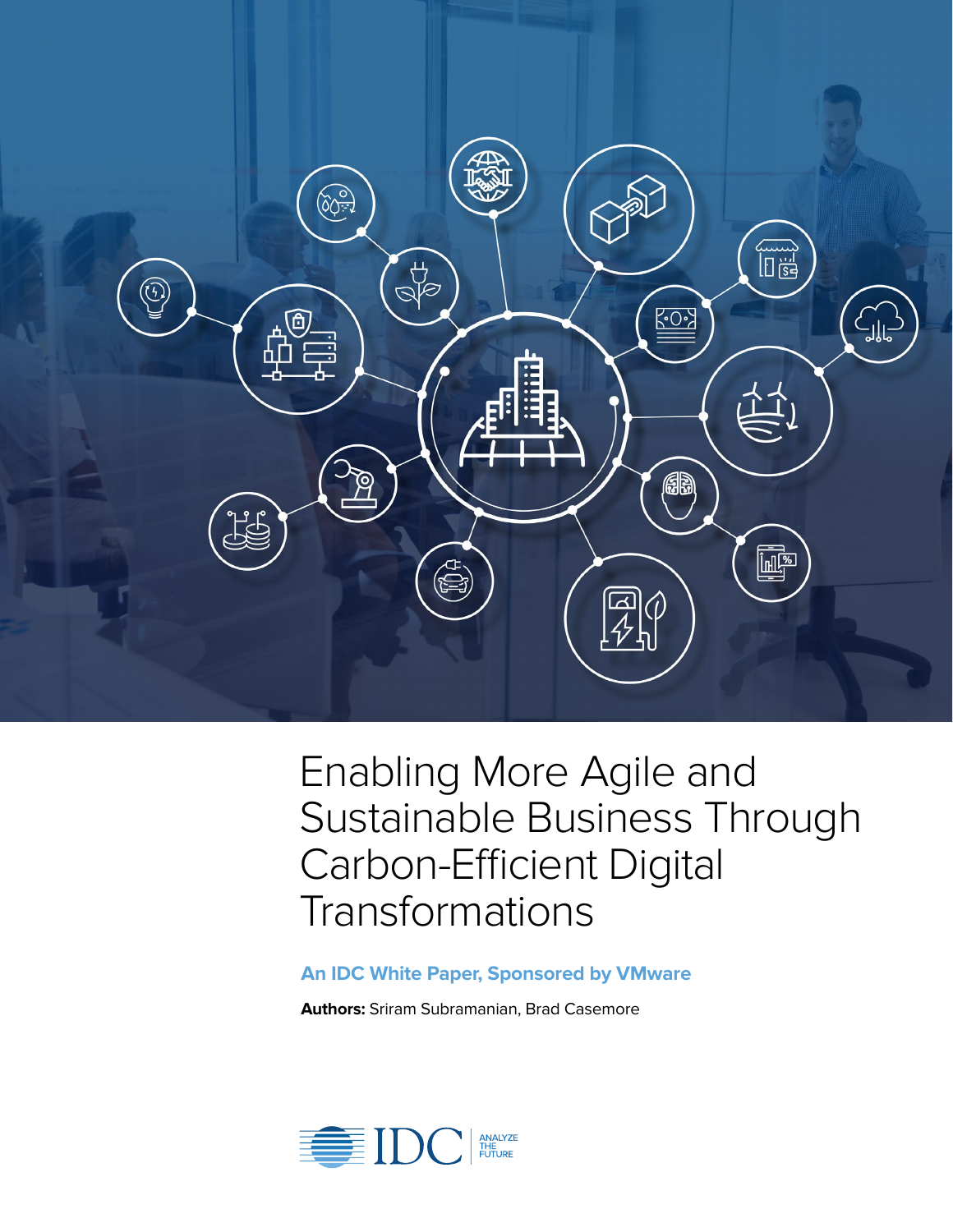

#### **Sponsored by: VMware**

**Authors:** Sriram Subramanian Brad Casemore

August 2020

**Virtualization technologies have served as the bedrock on which organizations of all sizes have modernized their datacenter environments.**  By virtualizing compute, storage, and networks, organizations can transform to modern software-defined datacenters that employ a cloud operating model for better agility, flexibility, utilization, and scalability.

# Enabling More Agile and Sustainable Business Through Carbon-Efficient Digital Transformations

### **IDC OPINION**

Enterprises worldwide, across geographies and industries, are pursuing the imperative of digital transformation (DX), which enables them to stay ahead of their competition through business agility and operational efficiency. This is becoming a nonnegotiable imperative as organizations face relentless competitive pressure from both traditional rivals and digital upstarts.

Successful DX journeys are built on the foundations of modern infrastructure paradigms such as virtualization, cloud computing, containers, serverless infrastructure, and innovations like artificial intelligence (AI)/ML technologies. Virtualization technologies have served as the bedrock on which organizations of all sizes have modernized their datacenter environments. By virtualizing compute, storage, and networks, organizations can transform to modern software-defined datacenters that employ a cloud operating model for better agility, flexibility, utilization, and scalability.

Enterprises rely on virtualized environments for a wide variety of workloads, including mission-critical applications and new cloud-native containerized applications. While early virtualization deployments focused on server consolidation and increased server utilization, the concept and benefits of virtualization have been subsequently extended to storage and networking. VMware integrates its core virtualized infrastructure portfolio (vSphere for compute, vSAN for storage, and NSX for networking) in the form of VMware Cloud Foundation that enterprises can deploy in their own premises or access as a hybrid service offered by major cloud providers. VMware Cloud Foundation provides consistent hybrid and multicloud infrastructure that enables enterprises to build a software-defined datacenter spanning traditional IT on-premises, private cloud, and multiple public cloud environments. The same VMware Cloud Foundation platform natively supports the VMware Tanzu product portfolio, enabling development, deployment, management, and securing of modern containerized applications on Kubernetes clusters across onpremises, public cloud, and hybrid and multicloud environments.

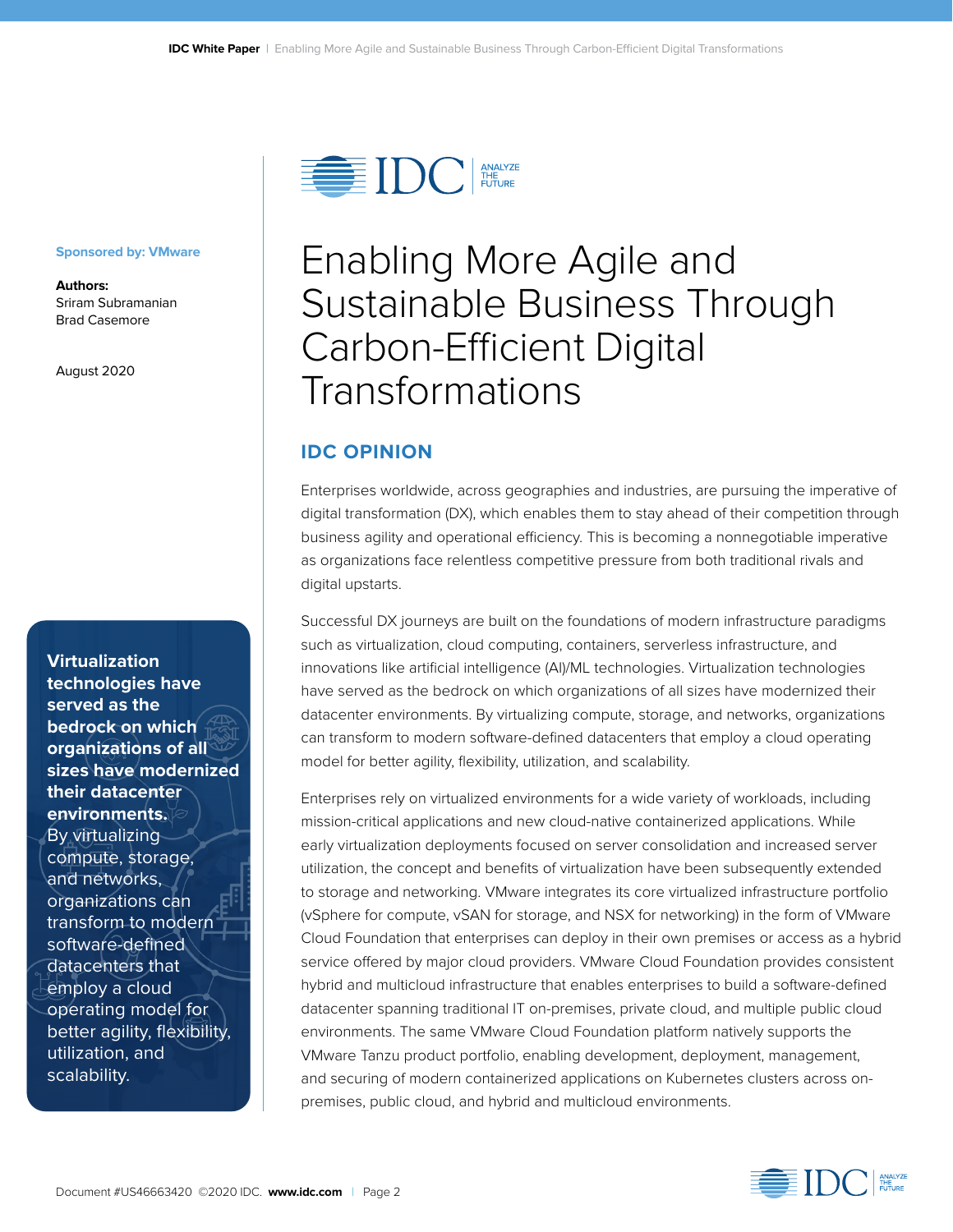IDC research finds that VMware, through its portfolio of infrastructure virtualization technologies, achieves a significant impact globally in reducing carbon emissions, which is quantified in this document in terms of net-avoided carbon emissions on a yearover-year basis.

Infrastructure virtualization technologies not only provide the architectural basis for enhanced operational and business agility in the cloud era but also increase the utilization and reduce the overall footprint of physical datacenter infrastructure. The result is reduced hardware and facilities-related costs, such as servers, power consumption, and cooling. The resource-saving contributions of storage virtualization, as represented by VMware's vSAN, and network virtualization, as represented by NSX, have grown significantly with the increased adoption of those product portfolios. vSAN has allowed customers to add storage capacity in modular increments, replace HDDs with more power-efficient SSDs, and replace Fibre Channel host bus adapters (FC-HBAs) and switch ports with more powerefficient Ethernet network interface cards (NICs) and ports. NSX has evolved as a network virtualization overlay to support both VMware and non-VMware application environments on premises and across multiple clouds. NSX provides a broad set of software-defined networking services for virtual machines (VMs) and Kubernetes containers including microsegmentation and firewalls, application delivery controllers (ADC), load balancers, and SD-WAN. Consequently, NSX is improving server utilization, improving power efficiency, and obviating the need for physical appliances and the resources they consume.

In turn, the overall reduced power consumption delivered by infrastructure virtualization results in lower carbon emissions (measured in terms of carbon dioxide, or CO2, emissions). IDC research finds that VMware, through its portfolio of infrastructure virtualization technologies, achieves a significant impact globally in reducing carbon emissions, which is quantified in this document in terms of netavoided carbon emissions on a year-over-year basis. Furthermore, IDC research indicates that virtualized infrastructure has accounted for a consistently growing portion of the overall datacenter infrastructure deployed since its inception.

# Methodology

This is the fifth iteration of a VMware-sponsored IDC initiative to measure the impact of IT infrastructure growth in terms of carbon emissions and the influence infrastructure virtualization has had on curbing growth of these emissions.

Like prior studies, for this study, IDC used a conservative and defensible approach to calculate the server host infrastructure avoided and the associated power consumption and carbon dioxide emissions that were avoided because of enterprise use of VMware's virtualization infrastructure. The estimates include incremental virtualizations implemented in 2019 as well as contributions from the installed base of virtualized infrastructure still in operations as of 2015 providing ongoing avoided energy and carbon savings.

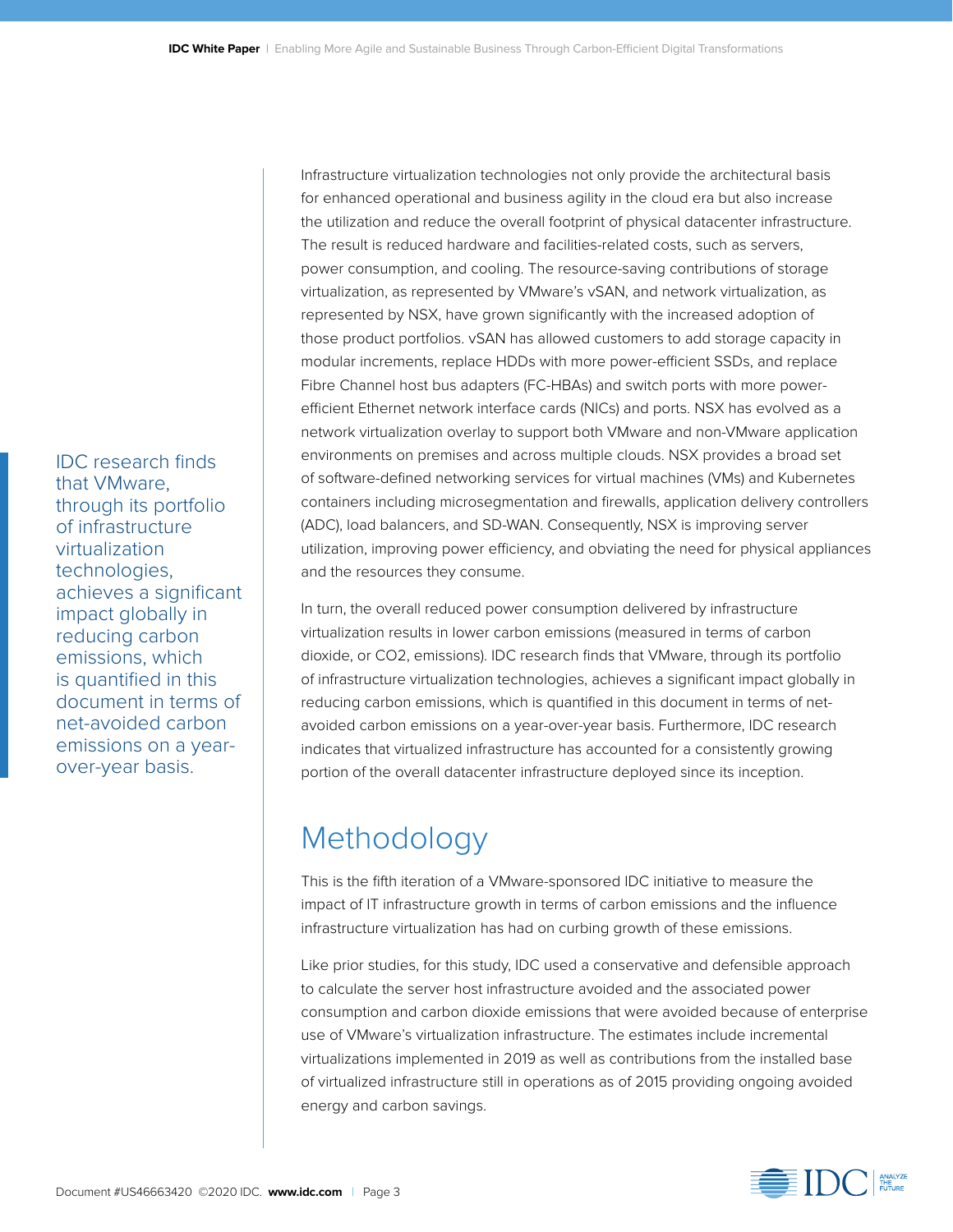For storage and networking, the savings are twofold — savings associated with displacement of storage appliances and switches and using high-efficiency storage devices.

Equivalent power consumption avoidance data was then converted into metric tons of carbon dioxide (MT CO2) emissions avoided using the weightedaverage annual U.S. electricity carbon emissions factor as published by the U.S. Energy Information Administration for the year 2019.

IDC used published data where possible, including IDC's Worldwide Quarterly Trackers covering enterprise servers and server virtualization. This data was used to establish the number of physical servers deployed, including the portions both with and without virtualization capabilities, from 2008 to 2019. IDC extended this data model back to 2003 to establish the total amount of servers deployed with VMware virtualization during the early years of adoption. Server virtualization data was estimated for 2016– 2019 as IDC's Server Virtualization Tracker was discontinued after 2015.

For storage and networking, the savings are twofold — savings associated with displacement of storage appliances and switches and using high-efficiency storage devices.

IDC calculated the impact of vSAN and NSX on host server utilization and resultant storage appliance and switch displacement. The annual avoided infrastructure estimate was combined with avoided installed base estimates to determine the total avoided infrastructure counts for each year. For the installed base estimates, a useful life of 4.5 years was assumed. IDC used data on IT equipment avoidance from 2019 vSphere, vSAN, and NSX new deployments and existing installations, as well as weightedaverage power data and annual runtimes to determine both annual and cumulative, since 2003, megawatt-hours (MWh) avoided. IDC also calculated energy and carbon emissions savings associated with the replacement of HDD-based storage with SSDbased storage devices.

The cumulative savings from storage virtualization were combined with compute virtualization savings. In addition to energy savings from avoided infrastructure during 2019, IDC also calculated power consumption avoided because of cooling and other non-IT equipment energy savings using a power usage effectiveness (PUE) of 1.6. This assumes approximately 37.5% of the total energy consumed by the datacenter is for operations such as cooling.

Equivalent power consumption avoidance data was then converted into metric tons of carbon dioxide (MT CO2) emissions avoided using the weighted-average annual U.S. electricity carbon emissions factor as published by the U.S. Energy Information Administration for the year 2019. An equivalent power consumption avoided for electric vehicles was calculated using miles per gallon gasoline equivalent (MPGe) rating published by the U.S. Environmental Protection Agency (EPA), and the carbon emissions avoided by Tesla electric vehicles were calculated using the carbon impact calculator published by Tesla.

A detailed methodology is included in the Appendix of this document.

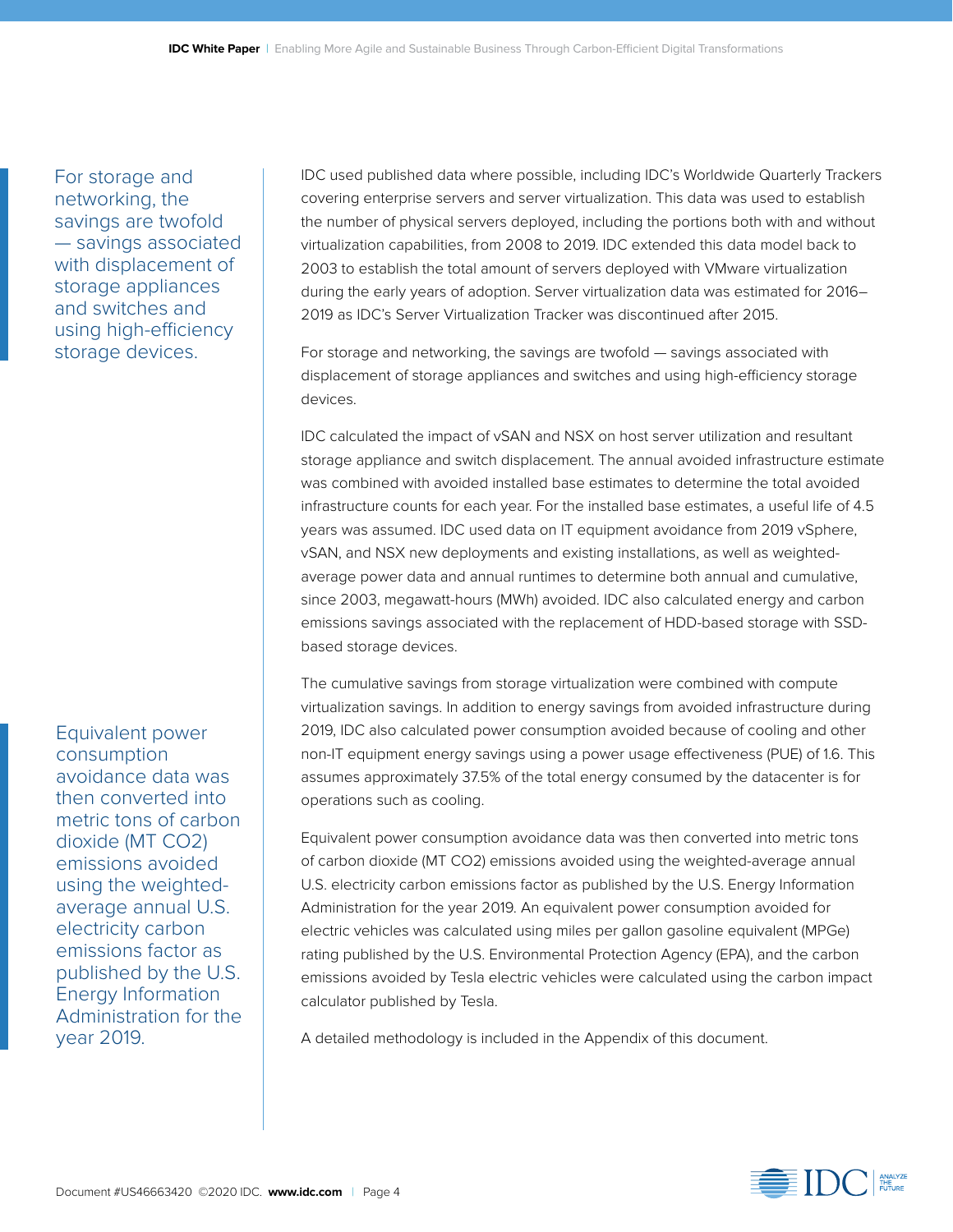These technologies, in addition to innovation accelerators such as Internet of Things (IoT) and cognitive computing/ artificial intelligence (AI), can propel broader business transformation by creating value and competitive advantage through new offerings, business models, and relationships.

# Situation Overview

# **Carbon-Efficient DX Strategies Start with a Foundation of Virtualized Infrastructure**

Enterprises globally are putting DX and associated 3rd Platform technologies of cloud, mobile, social, and big data at the heart of their IT strategies. These technologies, in addition to innovation accelerators such as Internet of Things (IoT) and cognitive computing/artificial intelligence (AI), can propel broader business transformation by creating value and competitive advantage through new offerings, business models, and relationships. However, deployments of these next-generation technologies also create new challenges and requirements for IT departments.

Most enterprises undertaking DX initiatives continue to rely on legacy applications, often mission-critical workloads, for key pieces of their IT environments. This is unlikely to change for the foreseeable future, even as DX and IT transformation (ITX) remain long-term priorities for most organizations. In addition to these legacy apps, DX strategies encompass next-generation applications deployed using 3rd Platform and innovation accelerator technologies.

A key challenge for IT departments globally is how to effectively manage this evolving mix of legacy and modern infrastructure to effectively execute DX while keeping IT footprints secured and functioning properly. Furthermore, DX inevitably entails risks, including added complexity and security concerns.

Hybrid cloud environments — combinations of traditional virtualized, private cloud, and public cloud infrastructure — can provide enterprises with consistent, seamless, and interoperable environments to run their legacy and modern applications. Organizations starting with a foundation of virtualized IT environments using VMware technologies can benefit in several ways, as detailed in the sections that follow.

# *Consolidation*

- **»** Elimination of IT sprawl and underutilized datacenter resources via improved utilization of servers, storage, and networking hardware
- **»** Cost reduction via reduced infrastructure capex and opex due to lower power, cooling, and other datacenter overhead requirements, supporting the ability to reinvest in DX initiatives
- **»** Improved infrastructure flexibility and business agility
- **»** A focus on strategic initiatives enabled by faster provisioning and improved productivity that help IT staff

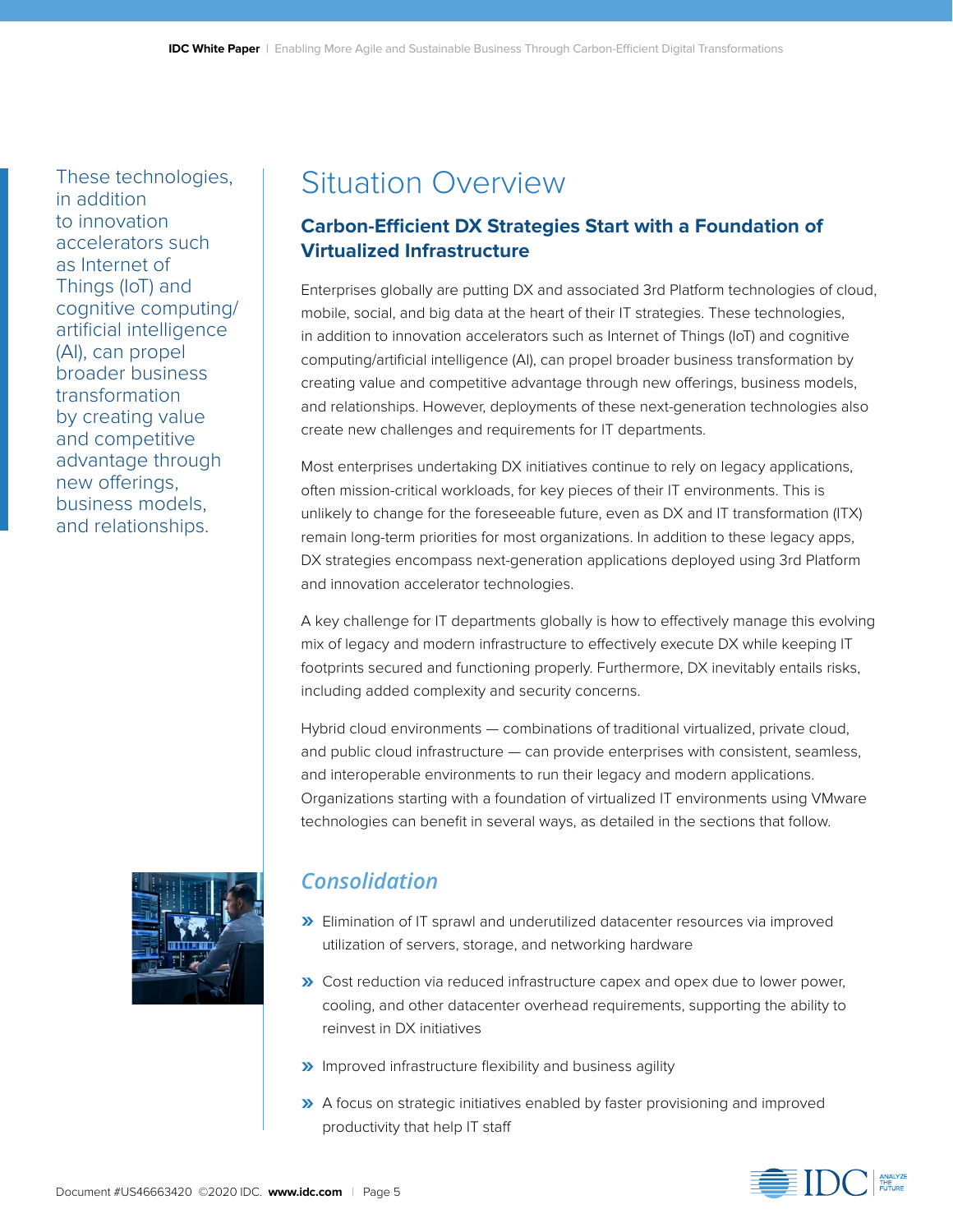

# *Modernization*

Through offerings such as VMware Cloud Foundation:

- **»** An ability to implement a software-defined datacenter and bring cloud operating models and benefits to enterprise environments
- **»** An ability to bridge siloed environments through a consistent and interoperable management layer
- **»** Facilitation of partnerships with cloud providers that enable workload mobility and portability in hybrid, multicloud environments

Through offerings such as the VMware Tanzu portfolio:

- **»** An ability to develop and run containerized and microservices-based applications on Kubernetes clusters
- **»** An ability to declaratively manage, secure, and control microservices-based applications



At the most basic level, infrastructure virtualization enables a net reduction in the amount of physical infrastructure deployed in any IT environment.

## *Innovation*

- **»** An ability to leverage technology innovations such as AI/ML technologies by running virtualized GPUs on vSphere to take advantage of the cost and carbon benefits of shared GPU infrastructure
- **»** An ability to leverage higher-order services offered by cloud service providers through hybrid cloud infrastructure

### **Measuring the Impact of VMware Virtualization on Physical Infrastructure Requirements**

At the most basic level, infrastructure virtualization enables a net reduction in the amount of physical infrastructure deployed in any IT environment. The software (i.e., the hypervisor) virtualizes the hardware layers, presenting a unique hardware instance (virtual machines) to every operating system instance for compute, a built-in softwaredefined data persistent layer for these virtual machines (using server-based storage), and a networking subsystem (for east-west and north-south networking traffic). This enables IT to consolidate multiple server operating system instances as well as their associated storage and networking layers and the workloads hosted on them on to a smaller number of physical servers. VMware's virtualization software — the first commercially available software for x86 servers — enabled IT to accelerate the deployment of applications while sharply reducing spend on new servers.

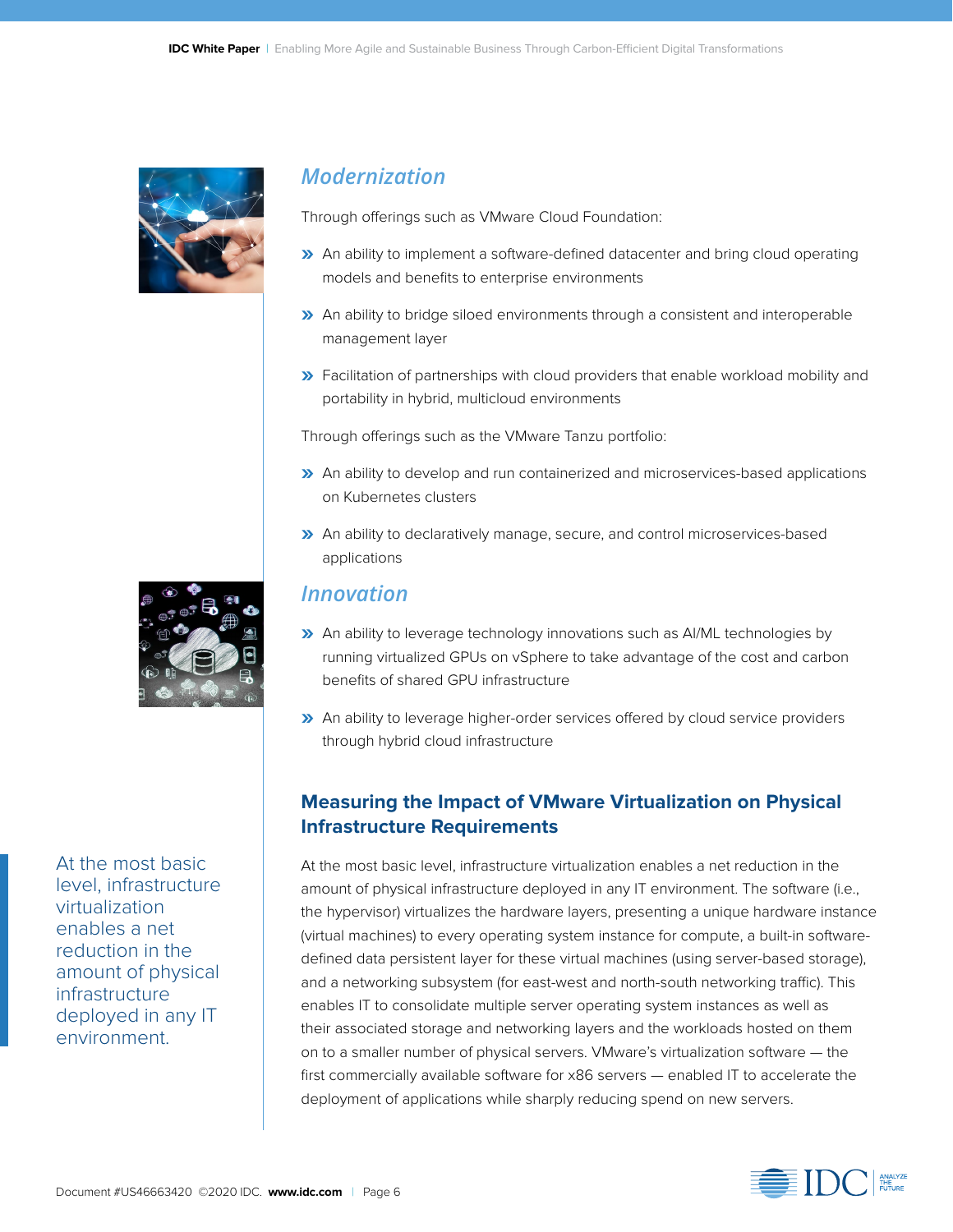IDC research suggests average VM densities, or the amount of VMs per host server, have steadily expanded over time due to incremental advances in computing technologies. In the early stages of virtualization, technological limitations held average VM densities for 2–3 VMs per host. Today, average VM densities have risen above 10 VMs per server. This trend has a direct correlation with the ability of IT departments to leverage virtualization to drive IT hardware consolidation at their organizations. VM sprawl refers to the phenomenon of using compute virtualization liberally, deploying more virtual server instances than required due to the relative ease and perceived low marginal cost.

Reducing the amount of physical IT infrastructure in use leads to an associated savings in datacenter floor space and power consumed by IT infrastructure deployments that have been avoided. In addition, in aggregate, there is a commensurate reduction in cooling system power consumption and other ancillary datacenter services that is proportional to the datacenter's overall operational efficiency.

Within a few years, the role of a hypervisor has expanded beyond virtualizing compute to provide core infrastructure functions for data persistence (storage) and networking functions. On the storage side, IT can reduce spend on storage arrays by deploying server-based flash along with a software-defined hyperconverged storage stack such as VMware vSAN. Compared with proprietary storage, server-based storage makes it possible to add storage capacity in smaller increments for greater storage utilization. Contrarily, procurement of proprietary storage arrays typically involves planning cycles of several years that negatively impacts infrastructure utilization.

Organizations deploying vSAN can also realize energy savings by replacing HDDbased storage environments with SSD-based storage environments. SSDs consume less power on average compared with similar capacity HDDs. Further, all-flash storage requires fewer devices compared with HDD-based storage to meet performance needs, which can help organizations reduce datacenter floor space and cooling costs. While capacity needs can require that some more SSDs are added beyond what is dictated by performance requirements, storage efficiency technologies such as deduplication and compression enable organizations to store more data using less raw storage capacity compared with HDD-based systems.

vSAN also eliminates the need for FC-HBAs and Fibre Channel ports in favor of more efficient Ethernet network interface cards, which are found on nearly every x86 server platform. For hybrid configurations, each host requires a minimum of a single physical 1GB Ethernet NIC dedicated for vSAN use. For all-flash configurations, each host requires a minimum of a single physical 10GB Ethernet NIC available for vSAN use. Higher speeds, such as 25Gb, 40Gb, and even 100Gb NICs, are expected to become commonplace in the near future.



Reducing the amount of physical IT infrastructure in use leads to an associated savings in datacenter floor space and power consumed by IT infrastructure deployments that have been avoided.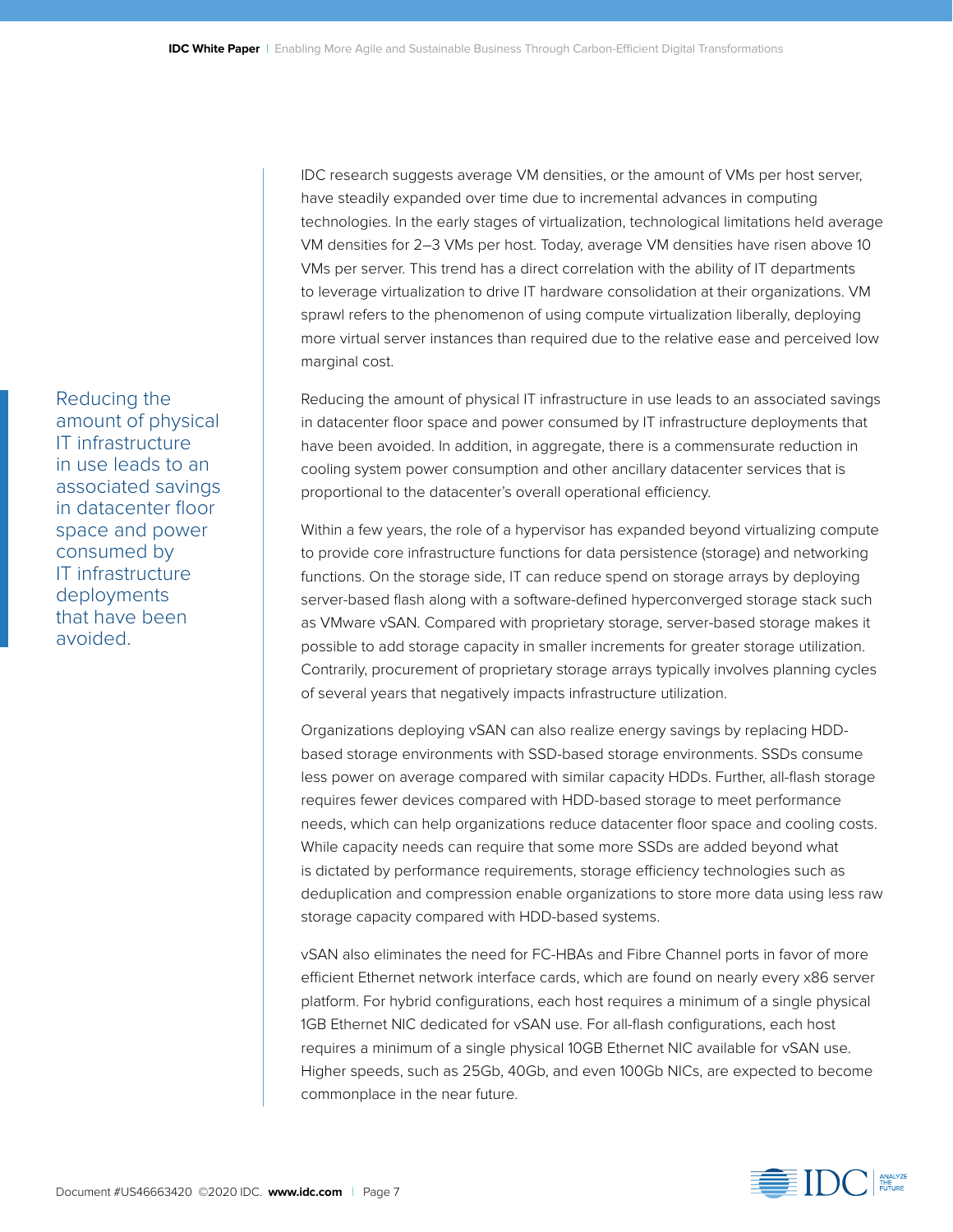NSX can have a beneficial impact on the overall datacenter footprint in three ways. First, it can reduce compute overhead through better server utilization by performing network segmentation (microsegmentation) in the hypervisor rather than requiring physical server segmentation.

On the networking side, IT can reduce spend on physical network and security devices and appliances by deploying software-defined networking, such as VMware NSX's network virtualization overlay, which now extends from Layer 2 to Layer 7 of the OSI stack. Network traffic can be reduced because VM-to-VM traffic can remain within a physical server, and firewall traffic is reduced because NSX performs hypervisor-based distributed firewalling.

NSX can have a beneficial impact on the overall datacenter footprint in three ways. First, it can reduce compute overhead through better server utilization by performing network segmentation (microsegmentation) in the hypervisor rather than requiring physical server segmentation. Second, its ability to switch and route east-west (VM-to-VM) network traffic within the hypervisor, rather than having to traverse the physical datacenter network, reduces the number of physical networking devices that are required. Third, it minimizes the use of network and security appliances because NSX performs distributed firewalling within the hypervisor and now also provides load-balancing and ADC functionality in both virtualized and containerized environments. As a result, NSX typically reduces the number of physical and virtual hosts enterprises need to deploy, and that can have a beneficial impact on the overall datacenter footprint.

Figure 1 illustrates the avoided IT infrastructure benefits of virtualization resulting from the previously outlined factors. According to IDC estimates, over 66 million physical servers, storage appliances, and switches were not deployed in 2019 because of implementations of VMware's virtualization technologies, up from nearly 55 million infrastructure devices in 2017. These figures serve as the basis for calculating the amount of energy and  $CO<sub>2</sub>$  emissions avoided because of the use of VMware virtualization products. Because storage and network virtualization adoption is still relatively small compared with compute virtualization, the  $CO<sub>2</sub>$  impact from displaced storage and networking equipment has been combined with compute virtualization.

### **FIGURE 1**



Worldwide IT Infrastructure Avoided Because of the Use of VMware Virtualization Software, 2003–2019

Note: There are minor changes to historical data from the prior iteration to incorporate IDC's most up-to-date published data and other modeling refinements. Source: IDC, 2020

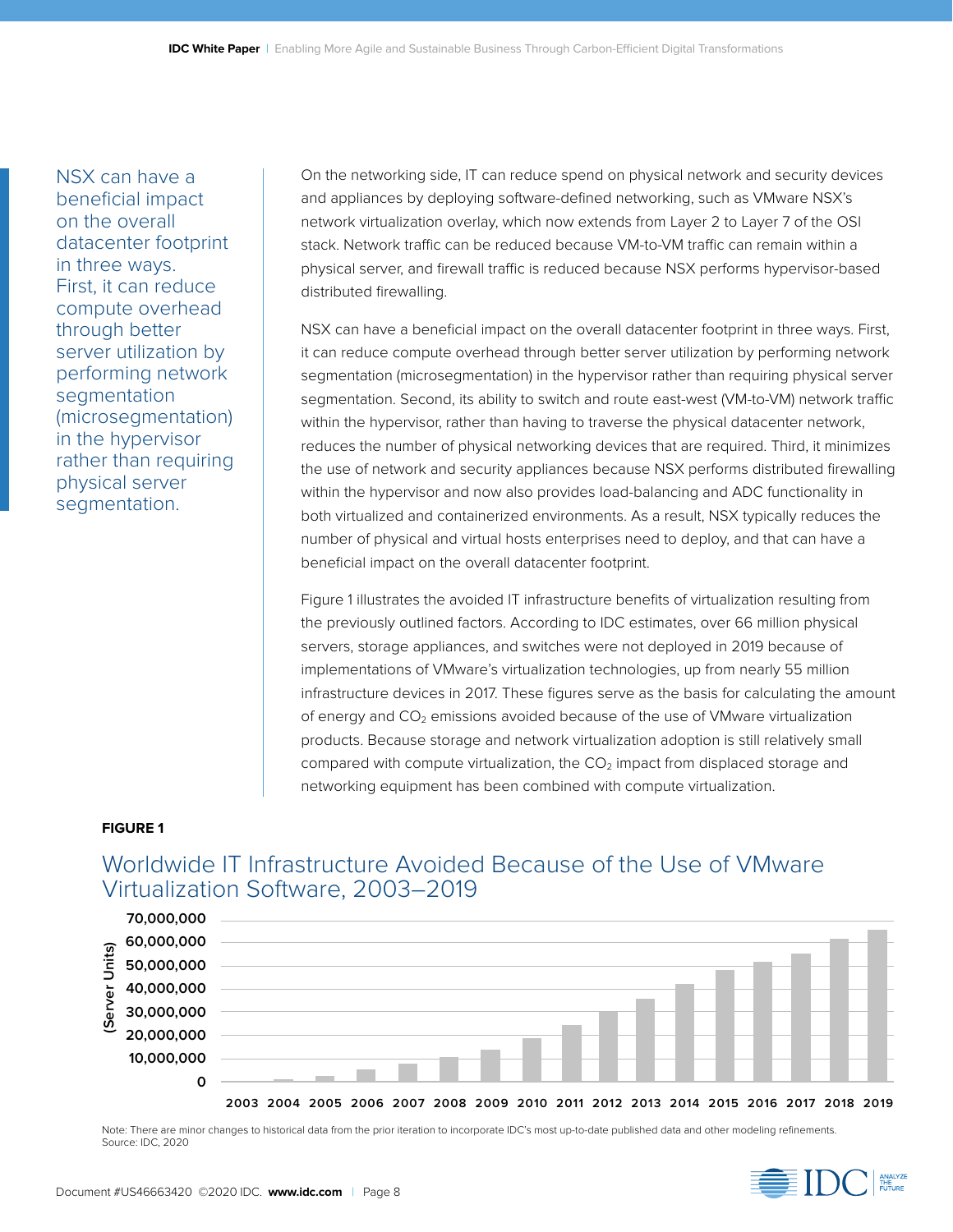### **Measuring the Impact of Avoided IT Infrastructure on Power Consumption and Datacenter CO<sub>2</sub> Emissions**

The power consumption avoided is directly proportional to the avoidance of physical servers and the corresponding workloads (and their associated storage and networking) being deployed on virtual machines hosted by a hypervisor running on existing physical servers.

Using the calculated number of servers (refer back to Figure 1) that were avoided because of the use of VMware's virtualization products, IDC calculated the power consumption avoided using the following formula:

$$
P_s = N_s \times S_s \times H_s
$$

$$
P_{\tau} = \sum P_s
$$

$$
P_c = \sum P_{\tau}
$$

Where

- **» P**<sub>s</sub> is the annual power consumption avoided (MWh) for a given type of displaced IT infrastructure
- **»** N<sub>s</sub> is the estimated number of physical servers or storage arrays avoided in a given year, including installed base for each equipment type
- **»** S<sub>s</sub> is the weighted-average power of each avoided physical server or storage array type (MW)
- **»** H<sub>s</sub> is the total number of hours of use per year per server or storage array type
- **»** P<sub>r</sub> is total power consumption avoided (MWh) across all displaced IT equipment in a given year
- **»** P<sub>c</sub> is cumulative power consumption avoided (MWh) across all displaced IT equipment from 2003 to 2019

Figure 2 illustrates overall power consumption and carbon emissions avoided using VMware virtualization products.

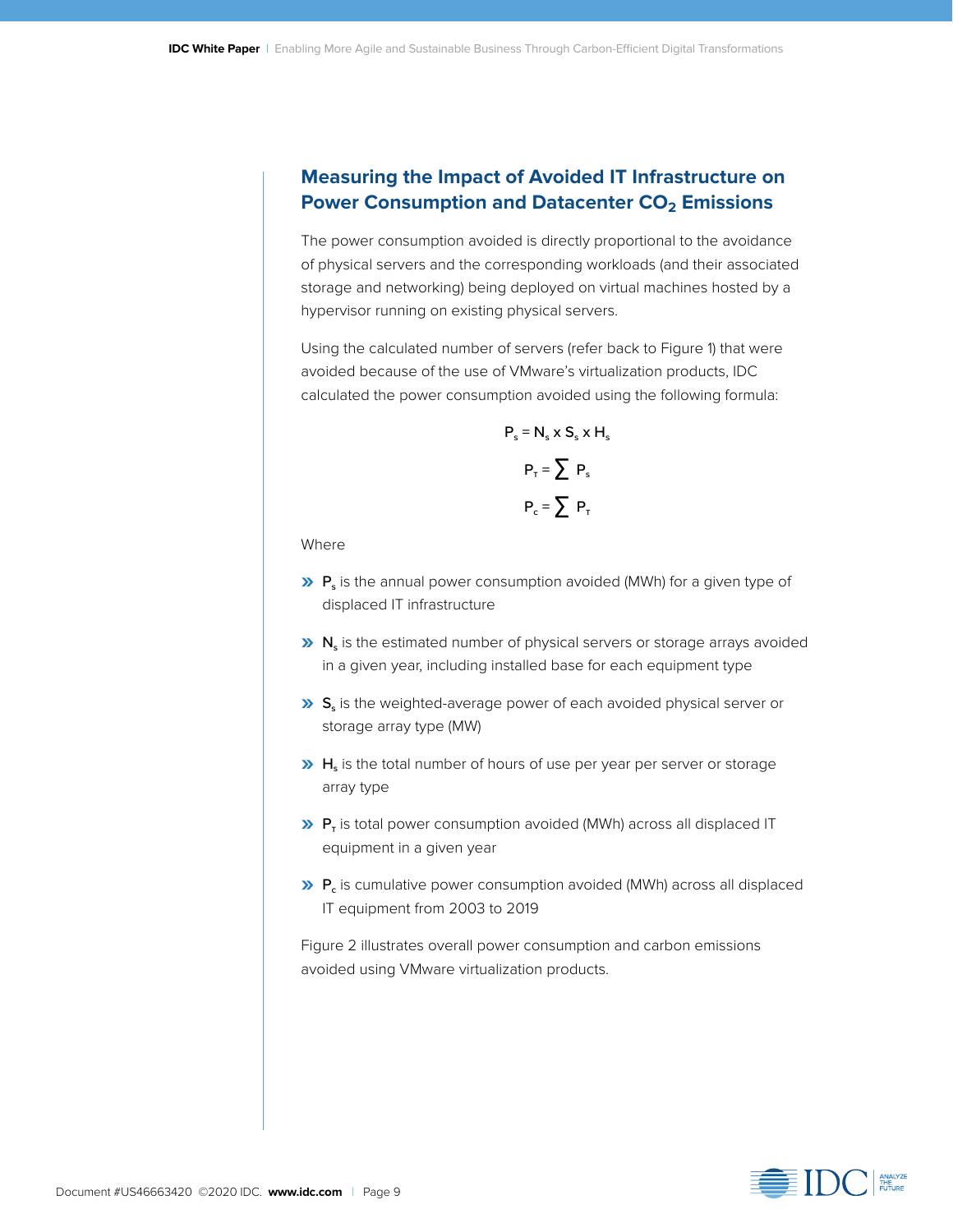#### **FIGURE 2**

# Worldwide Power Consumption and Carbon Savings Associated with Infrastructure Avoidance Because of the Use of VMware Products, 2003–2019



Note: There are minor changes to historical data from the prior iteration to incorporate IDC's most up-to-date published data and other modeling refinements. Source: IDC, 2020

> According to IDC estimates, more than 66 million physical servers were not deployed because of VMware virtualization technologies in 2019, which equated to more than 217,480,000MWh of incremental energy saved during the year. Assuming a PUE of 1.6, more than 130,488,000MWh of additional energy savings were achieved due to reduced cooling load and other datacenter resources from smaller IT deployments.

> The impact of power consumption avoided using VMware's virtualization products can be visualized by this simple analogy. With the total power consumption avoided in 2019 by using VMware's virtualization, a 2019 Tesla Model S Long Range electric car could be driven back and forth to Mars more than 4,000 times. With the cumulative power consumption avoided since 2003, this electric car could be driven back and forth to Mars more than 28,000 times!

IDC calculated  $CO<sub>2</sub>$  emissions using the following formula:

$$
V_t = CEF_{US} * P_t
$$

$$
V_c = \sum V_t
$$

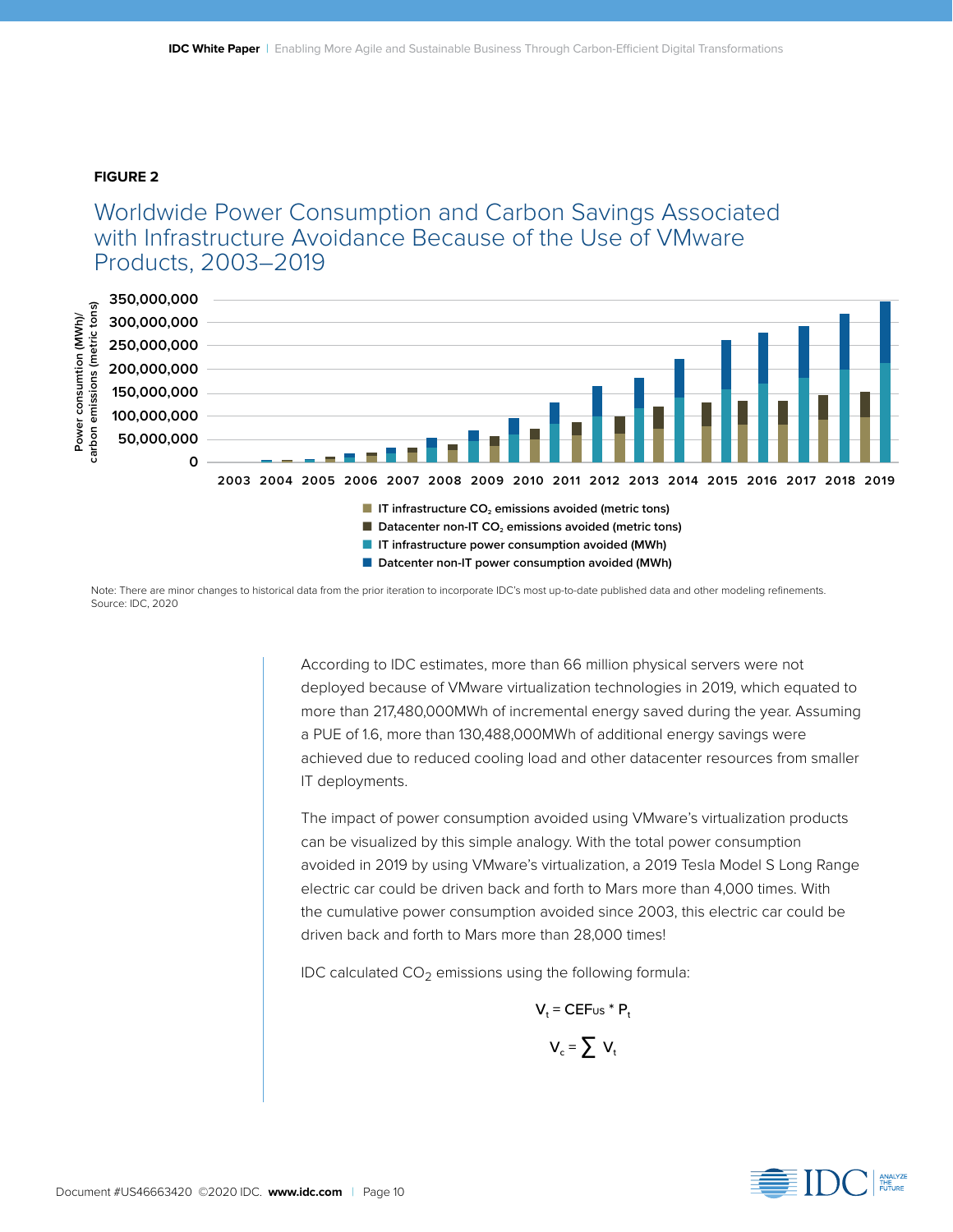Where

- **»**  $V_t$  is the annual CO<sub>2</sub> emissions reduction (metric tons) across all VMware virtualization products in a given year
- **»** CEFUS is the weighted-average annual U.S. electricity carbon emissions factor (metric tons CO<sub>2</sub>/MWh) for a given year
- **»**  $P_t$  is the total annual power consumption avoided (MWh) across all VMware products in a given year
- **»**  $V_c$  is the cumulative CO<sub>2</sub> emissions avoided (metric tons) across vSphere, vSAN, and NSX products from 2003 to 2019

The amount of IT infrastructure-related  $CO<sub>2</sub>$  emissions avoided because of the use of VMware virtualization products grew from approximately 84 million metric tons in 2017 to more than 95 million metric tons in 2019 (refer back to Figure 2). An additional 57 million metric tons of  $CO<sub>2</sub>$  emissions savings were achieved in 2019 due to non-IT datacenter savings, for a combined total of 152 million metric tons. The total  $CO<sub>2</sub>$  avoidance from VMware virtualization in 2019 is equivalent to removing nearly 33 million cars from the road and the avoidance of over 378 billion miles driven using averages for U.S. vehicles. It is also equivalent to more than 337 times (cumulatively) or 40 times (in the year 2019 alone) that of the carbon impact of all of Tesla's electric cars in the United States put together. These figures would likely be even larger in the European market, as research suggests European vehicles have higher average fuel efficiency.

From a cumulative standpoint, IDC estimates over 142 million physical servers have not been deployed as a result of VMware virtualization since 2003. This figure represents the sum of the annual net-new server instances running on servers equipped with VMware virtualization, discounted to account for VM sprawl, from 2003 to 2019.

Similarly, from a cumulative standpoint, IT infrastructure avoidance due to VMware virtualization equates to power consumption savings of over 1.5 billion MWh and  $CO<sub>2</sub>$  emissions avoidance of over 758 million metric tons from 2003 to 2019. An additional 455 million metric tons of  $CO<sub>2</sub>$  emissions savings were achieved over the period due to avoided non-IT datacenter energy for a combined total avoidance of 1.2 billion metric tons. Figure 3 shows the cumulative impact of VMware's virtualization solution.

From a cumulative standpoint, IDC estimates over 142 million physical servers have not been deployed as a result of VMware virtualization since 2003.

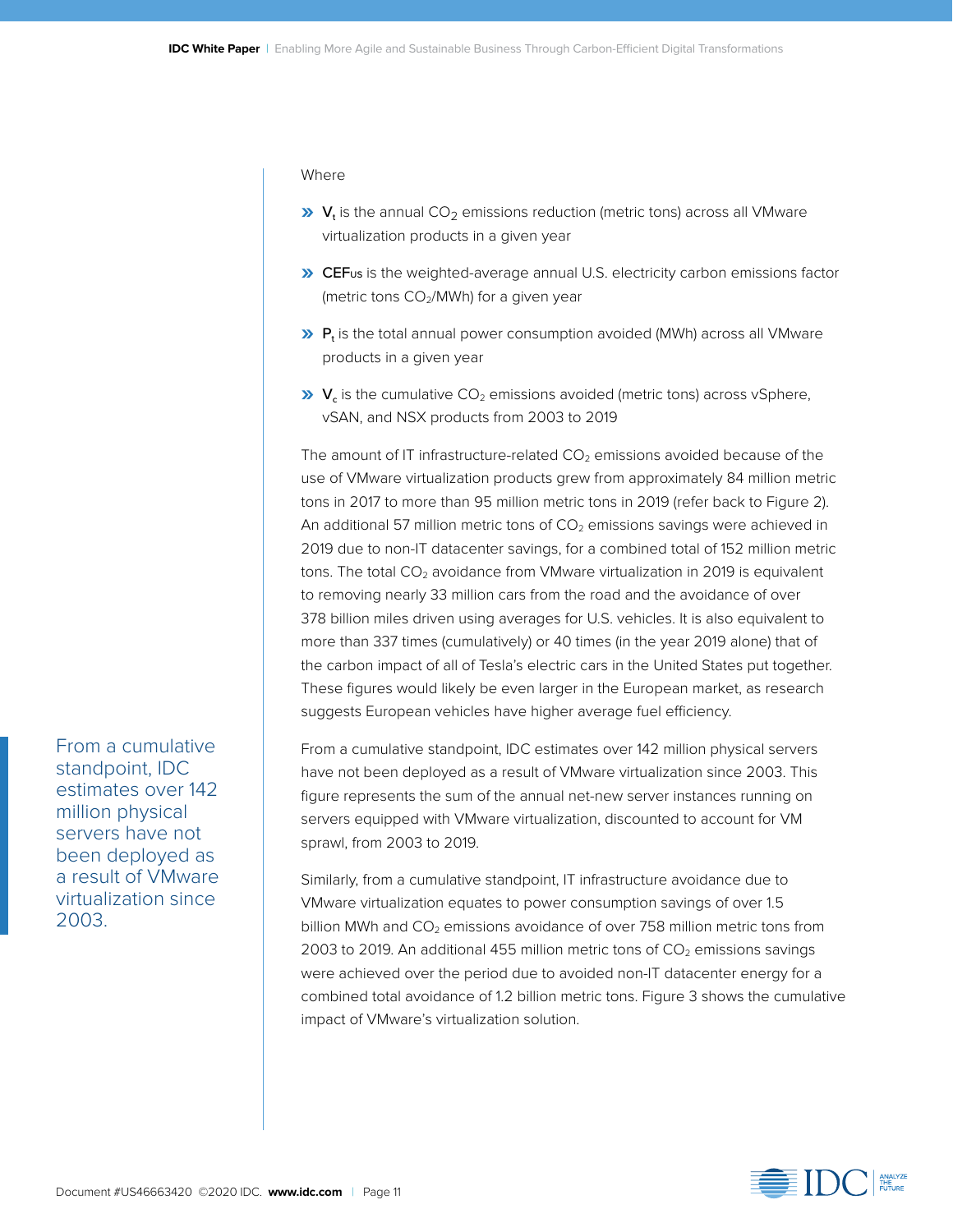#### **FIGURE 3**

# Worldwide Cumulative Infrastructure, Power Consumption, and Carbon Savings Because of the Use of VMware Products, 2003–2019



Note: Carbon emissions avoided includes IT equipment, as well as non-IT related datacenter power savings. Source: IDC, 2020

# Conclusion

IDC has found that infrastructure virtualization software, the architectural foundation for cloud-era business agility, delivers a significant beneficial capex and opex impact by reducing the amount of hardware infrastructure required to support application workloads. Intensive infrastructure virtualization results in greater cost and energy savings on hardware and datacenter operations. As it turns out, however, the benefits do not end there.

The reduced cumulative and incremental power consumption provided by infrastructure virtualization also results in substantially lower carbon emissions (measured in terms of  $CO<sub>2</sub>$  emissions). This allows organizations that adopt infrastructure virtualization to achieve compelling reductions in carbon emissions on a cumulative and an incremental basis.

Through implementation of VMware's software-defined datacenter technologies such as vSphere, vSAN, and NSX, organizations can meaningfully pursue ecoconscious digital transformation initiatives. From 2003 to 2019, VMware's infrastructure virtualization software has produced a significantly reduced hardware infrastructure footprint that, in turn, has yielded a commensurate decline in power consumption

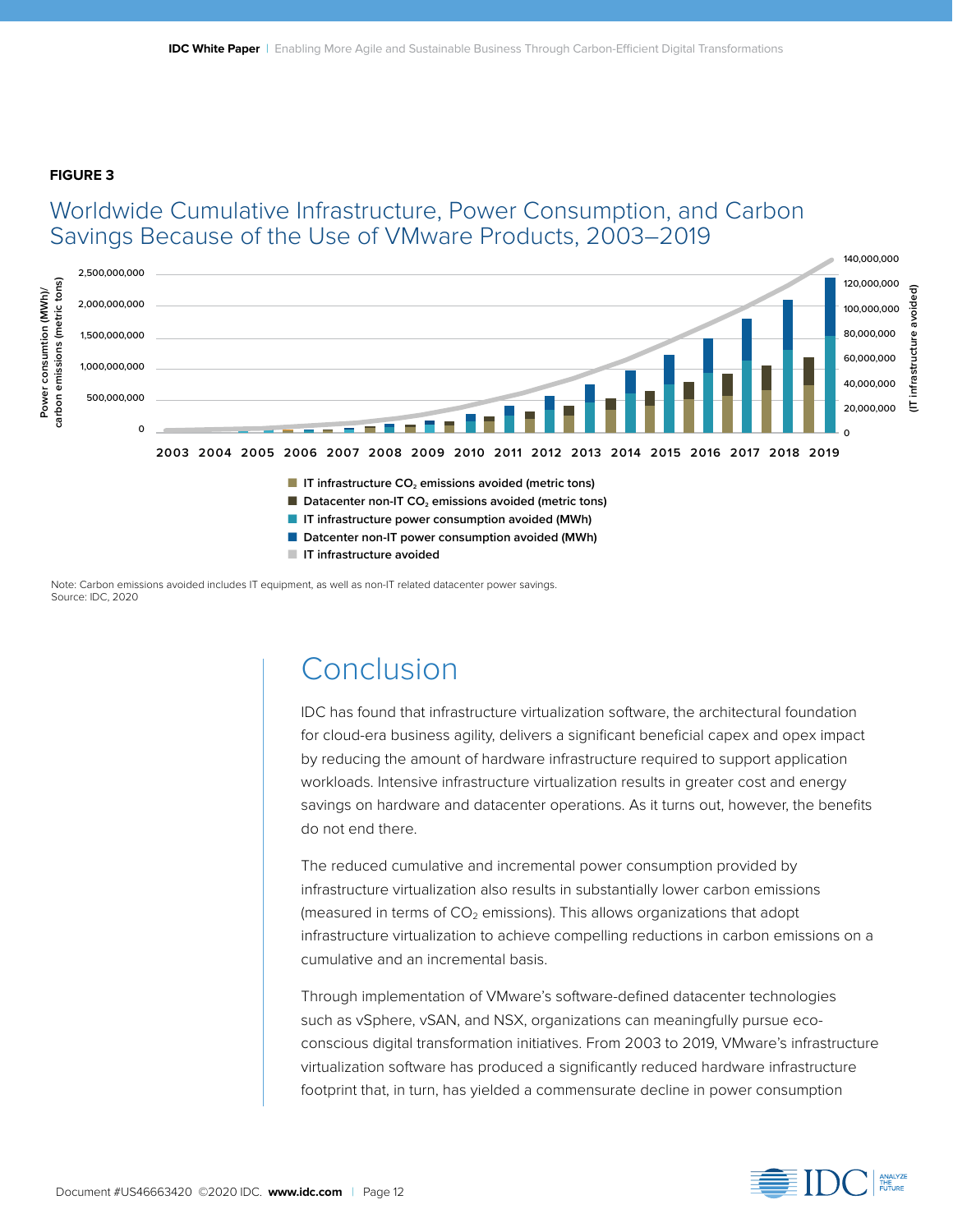savings and emissions avoidance. As a result, organizations that have deployed VMware's virtualization software have been able to combine greater IT efficiencies with salient contributions to the environment through the reduction of  $CO<sub>2</sub>$ emissions.

# Appendix

## **Detailed Methodology**

IDC used a conservative and defensible approach to calculate the incremental physical server infrastructure and the associated power consumption and carbon dioxide emissions avoided because of the industry's use of VMware virtualization software. Where possible, we used published IDC data as the basis for the secondary calculations.

The methodology applied is as follows:

- 1. IDC based this model on syndicated (published) IDC data including the following dimensions:
	- IDC's Worldwide Server Tracker data provided the basis for total worldwide server shipments. IDC used data from calendar years 2003 through 2019 as a starting point for this model.
	- IDC's Worldwide Quarterly Server Virtualization Tracker (discontinued in 2016) was the basis for new physical server shipments virtualized using VMware virtualization. IDC included the following VMware virtualization products: VMware GSX, VMware ESXi, VMware Server, and VMware vSphere. In addition, IDC included data for VMware vSAN and NSX to model the storage and networking impact. IDC's Worldwide Quarterly Server Virtualization Software Tracker provides data from 2008 through 2015, with more recent years being a modeled effort. Host servers running competitive hypervisors from Microsoft, Red Hat (acquired by IBM), Citrix, and others were specifically excluded from this analysis.
- 2. To bridge earlier historical years that predate IDC's Worldwide Quarterly Server Virtualization Tracker, IDC applied assumptions to solve for a complete historical view for the use of VMware hypervisor products on new server shipments virtualized (new servers shipped with a hypervisor installed before shipment, during shipment, or immediately after delivery). Assumptions applied for the period from 2007 back to 2003 were as follows:

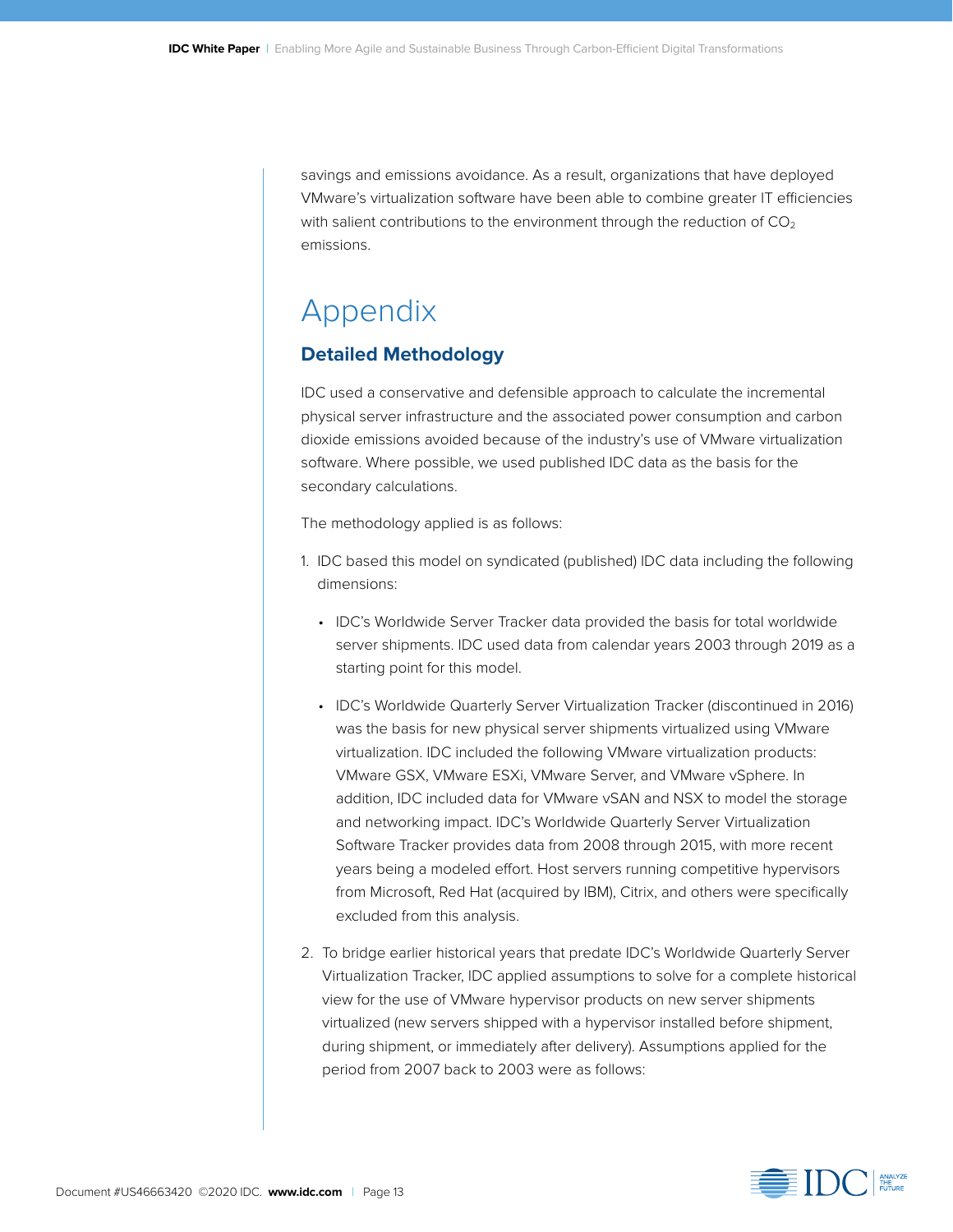- In 2003, the assumption applied is that VMware was the only viable x86 server virtualization technology in (relative) widespread use. IDC linearly scaled the overall worldwide penetration of virtualization deployments on new server shipments from 18% in 2008 (reported in IDC's Worldwide Quarterly Server Virtualization Tracker) to 2% in 2003.
- IDC scaled VMware's overall share of the worldwide total of new server shipments virtualized from 61% in 2008 to 100% in 2003. (In other words, VMware captured 100% of the 2% of new server shipments that were virtualized in 2003). In 2003, VMware was the only viable virtualization technology on x86 hardware.
- IDC's working models behind the top-level conclusions produced here were built using detailed dimensions including product type (blade, density optimized, rack optimized, and tower) and socket count (1 socket, 2 sockets, and 4+ sockets).
- 3. IDC applied the same assumption to bridge from 2007 back to 2003 to develop a complete historical view for the use of VMware hypervisor products on existing installed servers.
- 4. Virtual machine density (VM density), as reported in IDC's Worldwide Quarterly Server Virtualization Tracker for 2008–2015 (modeled for 2016–2019), was scaled back linearly to solve for historical data: The starting point for this model — 2003 — assumes two VMs/new server shipments virtualized. IDC estimates average VM density rates for servers running VMware's virtualization software surpassed 10 VMs per server in 2015 and 11 VMs per server in 2017.
- 5. Total instances for a given year were calculated by multiplying VM density for new virtualized server shipments and the existing virtualized installed base deployments (individually) by their respective unit volume.
- 6. At this point in the model, IDC applied a "discount" to reduce instances from the installed base that may have been the result of virtualization sprawl:
	- The discount applied ranged from 6% of instances in 2003 to over 25% of instances in more recent years. Virtualization sprawl is the presumption that virtualization software, in conjunction with today's datacenter-oriented virtualization-friendly licensing, makes it easy (and affordable) to spin up more instances than would have happened if a hardware and software purchase was necessary for each indiv[idual instance to be created.](http://www.ghgprotocol.org/corporate-standard)

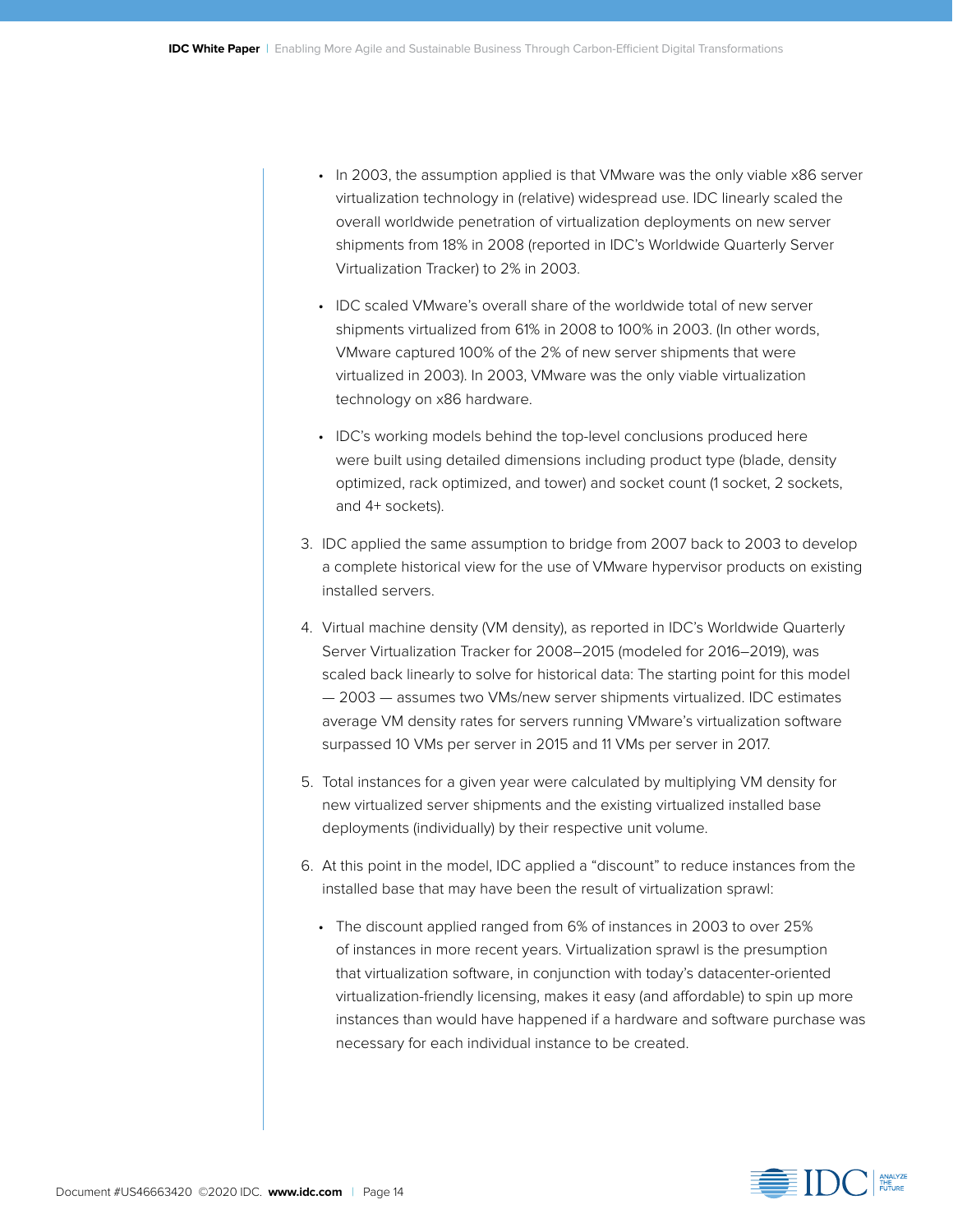- 7. To calculate the impact of improved server utilization from vSAN, the number of servers installed with vSAN was estimated using revenue data. vSAN environments were assumed to provide 50% greater server utilization compared with traditional storage approaches such as SAN. As discussed previously, VM density assumptions were used to calculate logical server instances running on these servers. The number of servers needed for a comparative non-virtualized storage environment was also calculated. The delta in the logical servers used for current vSAN deployments compared with what would be required in non-virtualized environments was added to the savings outlined previously.
- 8. IDC also examined the energy and  $CO<sub>2</sub>$  emissions savings from the replacement of existing HDD-based storage systems with all-flash vSAN deployments. IDC calculated the number of SSD drives installed in vSAN deployments and the associated number of HDD drives replaced. Power consumption and  $CO<sub>2</sub>$  emissions for SSDs and HDDs were calculated and compared. Key assumptions include:
	- IDC research suggests enterprises can meet storage performance requirements with 60–90% fewer SSDs compared with HDDs.
	- Capacity needs often require that some more SSDs are added beyond performance needs. Storage efficiency technologies enable enterprises to store more data using less raw capacity. For mixed workloads, average data reduction ratios in the 4:1 to 6:1 range are not unreasonable, and most workloads benefit from both compression and deduplication.
	- While it varies, on average, an SSD will consume roughly half the power of an HDD of similar capacity.

 In addition, IDC examined the degree to which VMware's NSX network virtualization overlay (NVO) yielded increased server utilization and led to server displacement. IDC estimated that NSX enhanced server utilization by approximately 20%, and it was in that area that NSX had its greatest impact on emissions reduction. Lesser emissions reduction contributions, not significantly material in the context of this study, resulted from potential displacement of top-of-rack (ToR) switches, physical firewalls, and other network and security devices.

9. Installed base of total server instances in use each year was determined by an installed base calculation on the discounted instance total, using a mathematical formula that replicates the calculations for physical server installed base totals produced in IDC's Worldwide Server Tracker database. This calculation is done individually for new server shipment virtualized instances and separately for instances aboard installed base servers that have had hypervisors installed and varied by form factor. Overall, the average life expectancy for servers included in this study was about 4.5 years:

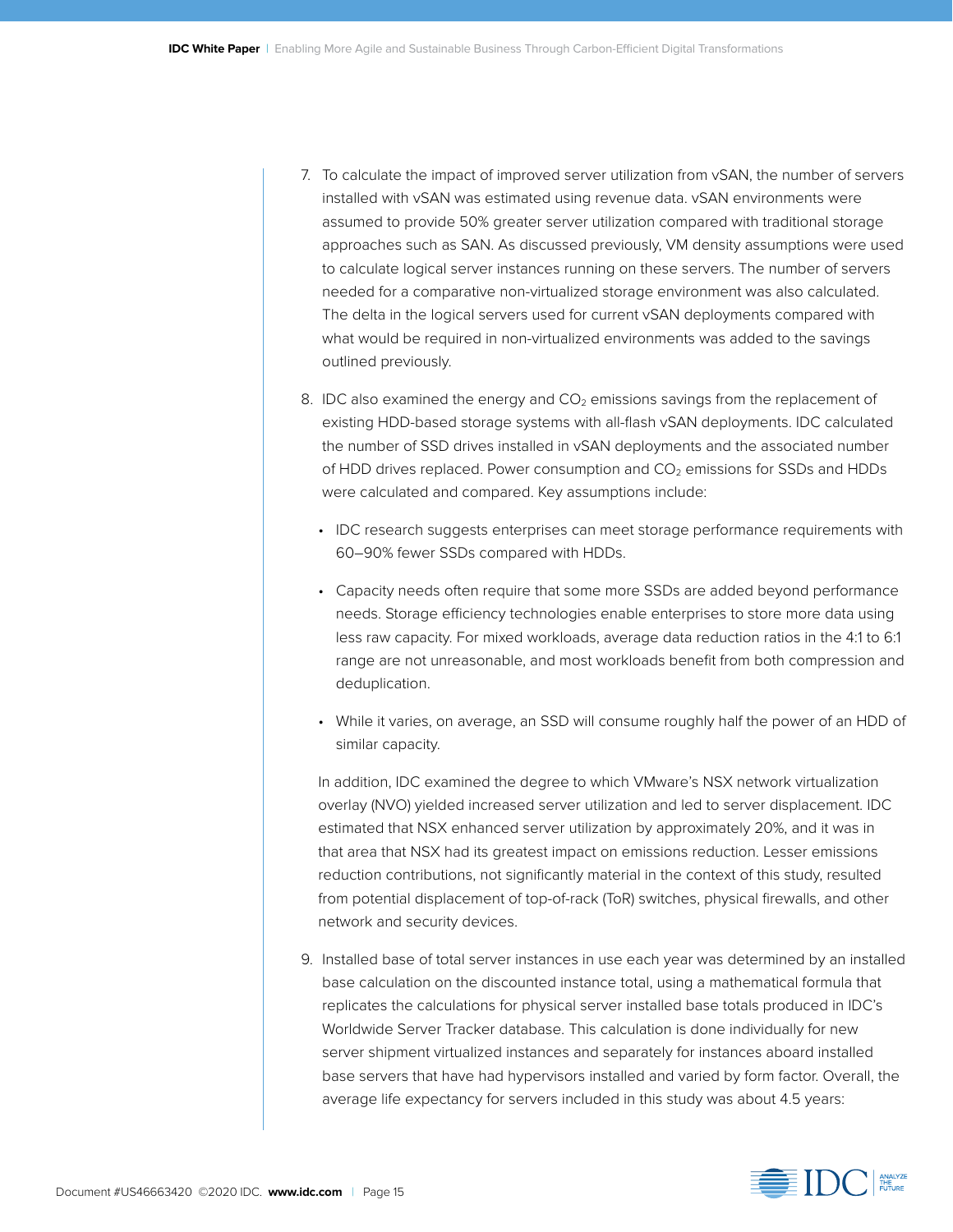- The presumption is that virtualized operating system/workload instances on a server newly deployed will have a life cycle much like that of an existing server installation (because the alternative would have been to install that instance on a dedicated server).
- Separately, IDC calculated the life expectancy/installed base for instances aboard installed servers that received a hypervisor through a redeployment midlife; instances running on these servers were assumed to have a considerably shorter life cycle than instances running on brand-new servers.
- These separate installed base calculations were combined to produce a total number of server instances that were avoided because of the use of VMware virtualization solutions.
- 10. The overall installed base servers in use were then multiplied by a weightedaverage power consumption estimates based on server product types in proportion to sold quantities (blade, density optimized, rack optimized, and tower) and by socket count:
	- IDC used U.S. Department of Energy estimates to help shape the actual power consumed by servers, which tends to be roughly 70% of the rating of the power supply included with the server itself (source: Energy Technologies Area, Berkeley Lab).
	- Research indicates that rack servers consume the most power on average, while density-optimized servers consume the least power. Blade and tower servers consume approximately the same power. There is also a correlation between socket capability and power consumption, with more sockets requiring more power and vice versa.
	- For 2003, calculations assume that average rack server power consumption ranged from 275W (1-socket servers) to 575W (4+ sockets). Density-optimized servers range from 190W (1 socket) to 220W (4+ sockets) for the same year. Blade and tower servers fall between the other categories with a range of 220W (1 socket) to 370 W (4+ sockets).
	- Power consumption was assumed to increase in early product years, with very slight efficiency improvements each year up to 2019.
- 11. The results of Step 9 were then multiplied by the number of hours of utilization per day those servers experienced. Starting in 2014, it is assumed all servers across form factors have a continuous "on time" of 24 hours. "On time" was assumed to increase incrementally each year across form factors from 2003 to 2014. For 2003, IDC used the following server "on time" assumptions:

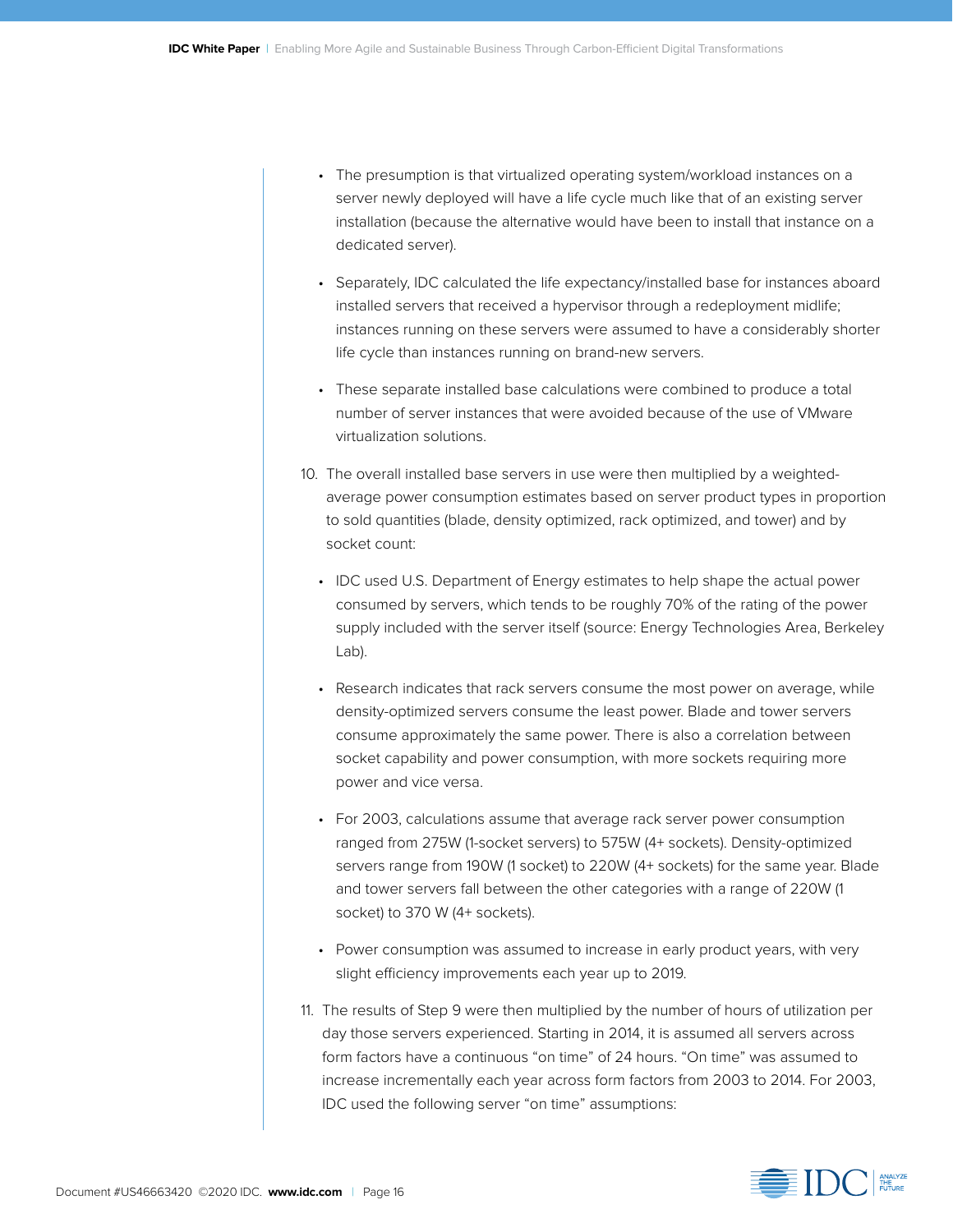- Commercial servers commonly used in large-scale datacenters and cloud environments, including blade, density-optimized, and rack-optimized form factors, were assumed to have a high level of "on time" — from 20 hours to 22 hours — because the result of shutting down servers during low-use periods can be detrimental to the balancing of cooling systems counteracting the heat exhausted from datacenter infrastructure.
- Density-optimized form factors, commonly used in hyperscale datacenters, were assumed to have continuous uptime of 24 hours per day throughout the model period. However, density-optimized servers are not heavily used with VMware hypervisor products because most density-optimized servers tend to run bare metal workloads.
- Form factors more likely to have non-datacenter deployments were treated uniquely. Tower form factors are commonly used in small and mediumsized businesses (SMBs) and branch offices and were assumed to have a comparatively short daily "on time" of 12 hours per day (source: IDC estimates).
- The resulting data produced watt hours of power consumed per day and per year.
- 12. Avoided power consumption estimates were extended to factor in the impact of non-IT equipment datacenter operations as a result of IT infrastructure not deployed. This included avoided cooling and other non-IT equipment operations energy savings using a power usage effectiveness of 1.6. The PUE is a measure of a datacenter's energy efficiency, exclusive of the IT equipment, and is calculated as the datacenter's total energy consumption divided by the energy consumption of just the IT equipment. A value of 1.6 assumes 37.5% of the total energy is used for non-IT equipment operations such as cooling, lighting, and power conditioning.
- 13. IDC converted annual power consumption to megawatt-hours annually and in turn converted MWh to equivalent  $CO<sub>2</sub>$  emissions associated with that power consumption:
	- Power consumption was converted to carbon emissions using the average annual  $CO<sub>2</sub>$  electricity emission factor for the United States as published by the U.S. Energy Information Agency (EIA). According to the U.S. EIA, average pounds of CO2/MWh of electricity generated has generally improved over the model period. The annual emissions factor used for the calculation ranges from nearly 1,400lb of  $CO_2$ /MWh for 2003 to approximately 965.3lb of  $CO_2$ / MWh for 2019.

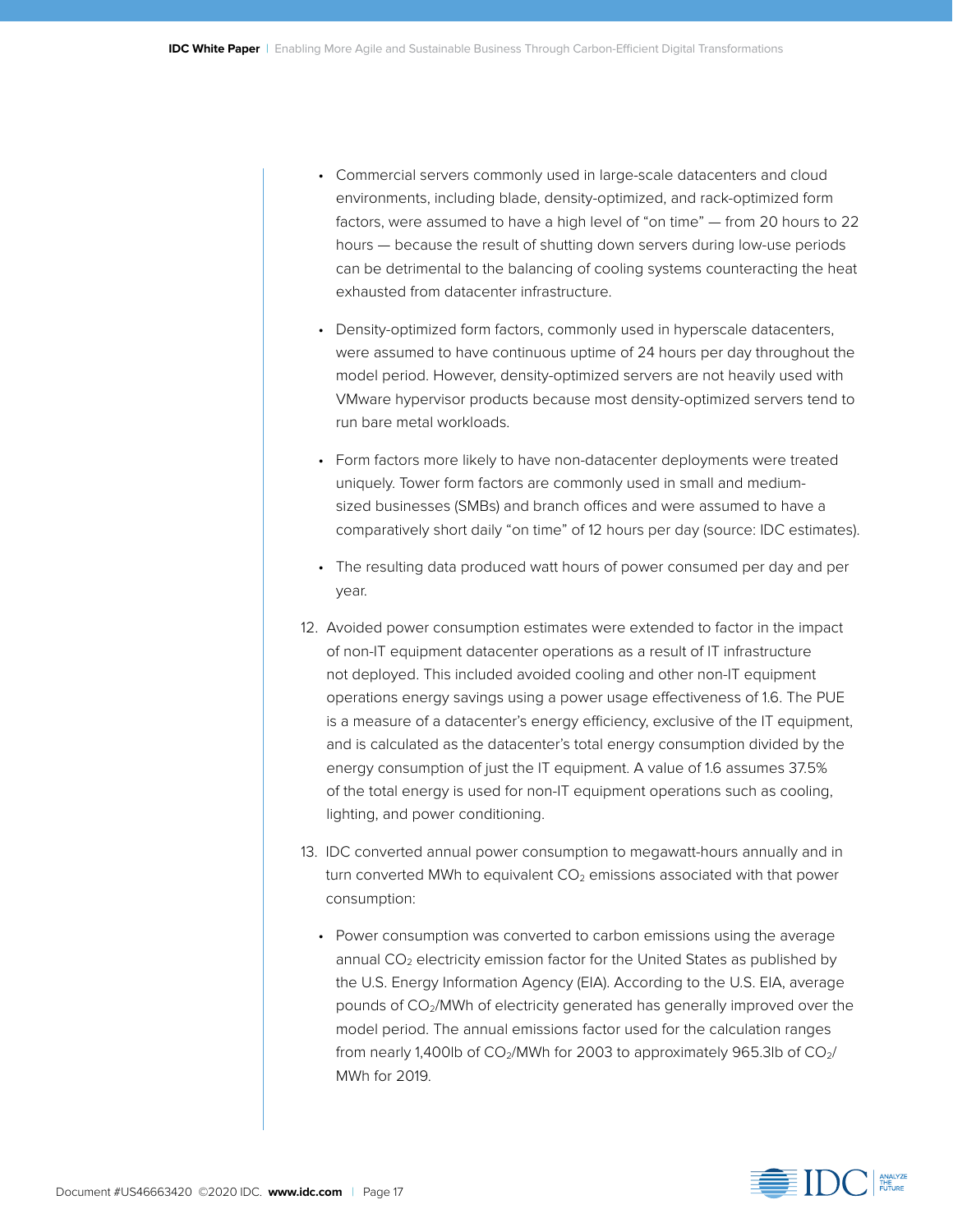- The equivalent vehicle miles for electric cars were obtained from U.S. Environmental Protection Agency–published energy consumption ("MPGe" equivalent of 30KWh/100 miles) for the specific model used (Tesla Model S Long Range). The average distance between Earth and Mars (141,600,000 miles) used for the calculations was obtained from the NASA website.
- IDC recognizes that there are differences in country electricity emissions factors. Our assumption is that emerging geographies have higher  $CO<sub>2</sub>$  emission rates, and mature geographies (such as Western Europe) have lower  $CO<sub>2</sub>$  emission rates.
- The United States accounted for about 41% of new server shipments in 2019, while Western Europe accounted for 13% of new server shipments. Asia/Pacific accounted for 39% of new server shipments, and the rest of the world accounted for the remaining 7% of server shipments in 2019.
- IDC used the average U.S.  $CO<sub>2</sub>$  emission rate/MWh for the overall worldwide calculation, assuming higher emission rates (because of the use of inexpensive, high-emission fuels) in the fast-growing emerging market segments will more than offset the lower emission rates of Western Europe. Thus the U.S. average is a conservative conversion factor to use (source: U.S. Energy Information Agency).

14. The calculation for power consumption equivalency per vehicle is as follows:

- Annual  $CO<sub>2</sub>$  pounds avoided via the use of VMware virtualization was converted to gallons of gasoline consumed using a conversion metric of 19.64lb of  $CO<sub>2</sub>$  per gallon of gasoline based on published research by the U.S. Energy Information Agency.
- $\cdot$  153 billion pounds of CO<sub>2</sub> emissions (estimated net-new emissions avoided in 2019) equated to over 7.8 billion gallons of gasoline avoided during the year.
- The equivalent  $CO<sub>2</sub>$  emissions saved from all of Tesla electric vehicles were obtained from Tesla's published carbon impact calculator (available at www.tesla. com/carbonimpact).
- The equivalent vehicle miles for the total gallons of gasoline avoided annually was calculated using average miles per gallon data published by the U.S. Environmental Protection Agency. An estimate for the number of vehicles removed from the road was calculated using published data on the average number of miles driven per vehicle per year on average in the United States, which is also published by the U.S. EPA.

IDC worked with VMware to correlate these findings against internal historical data to arrive at a closer approximation of real-life savings.